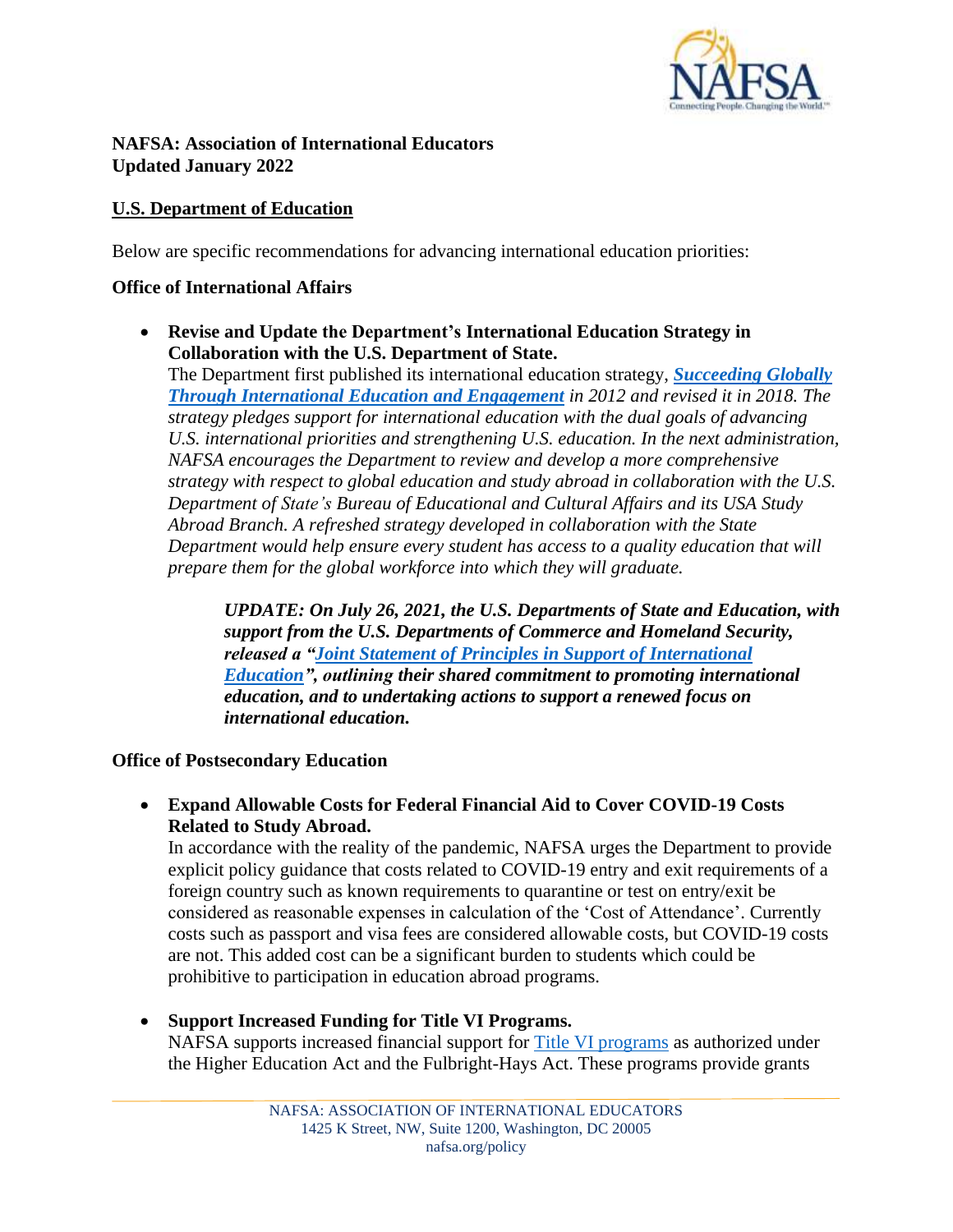and fellowship opportunities for U.S. students to strengthen foreign language learning and area/international studies, as well as providing critical teaching resources. Title VI programs are the most comprehensive federal program in support of international education and provide infrastructure critical to maintaining international and foreign language learning.

*UPDATE: The [FY2022 proposed budget for the Department](https://www2.ed.gov/about/overview/budget/budget22/index.html) provides funding at the same level as FY 2021 for Title VI and Fulbright-Hays: \$78.2 million, including \$69.4 million for Title VI and \$8.8 million for Fulbright-Hays. The House of Representatives approved the FY2022 Labor, HHS, Education Appropriations bill on July 29, 2021, including \$79.4 million for Title VI and \$13.8 million for Fulbright-Hays. The Senate Appropriations Committee released its version of the bill on October 18, 2021, which funds Title VI and Fulbright-Hays at lower amounts, \$74.4 million and \$10.8 million respectfully.*

## **Support Legislation**

• **Support Robust Aid to U.S. Students and U.S. Higher Education Institutions Impacted by COVID-19.**

The COVID-19 pandemic has dramatically impacted U.S. higher education and international education particularly, especially study abroad. Because the academic year 2020-2021 turned into "the year without study abroad," **it could take years for study abroad to fully recover**; leaving U.S. students with fewer international education opportunities, U.S. higher education institutions with fewer international collaborations, and our country less prepared to tackle global challenges or compete in the global marketplace. To ensure the future of study abroad, NAFSA urges support for new funding in the U.S. Department of Education's Fund for the Improvement of Post-Secondary Education (FIPSE) to support innovation in study abroad consistent with the Senator Paul Simon Study Abroad Program Act. (See below.)

# • **Support the [Senator Paul Simon Study Abroad Program Act.](http://www.nafsa.org/simon)**

Introduced in nearly every Congress since 2006, the bill includes recommendations of the congressionally-appointed [Commission on the Abraham Lincoln Study Abroad](https://www.nafsa.org/policy-and-advocacy/policy-resources/report-commission-abraham-lincoln-study-abroad-fellowship-program)  [Fellowship Program](https://www.nafsa.org/policy-and-advocacy/policy-resources/report-commission-abraham-lincoln-study-abroad-fellowship-program) that would create a modest federal program within FIPSE of challenge grants to incentivize U.S. colleges and universities to make study abroad an integral part of higher education. Under this program, higher education institutions could apply for federal grants, individually or in consortium, to help them institute programs that would move the country toward achievement of four national goals:

- One million U.S. college students will study abroad annually for credit;
- Study abroad participants will more closely represent the demographics of the undergraduate population in terms of gender, ethnicity, students with disabilities, income level, and field of study;
- A significantly greater proportion of study abroad will occur in nontraditional destinations outside Western Europe; and
- U.S. higher education institutions will make study abroad a critical component of a quality higher education.